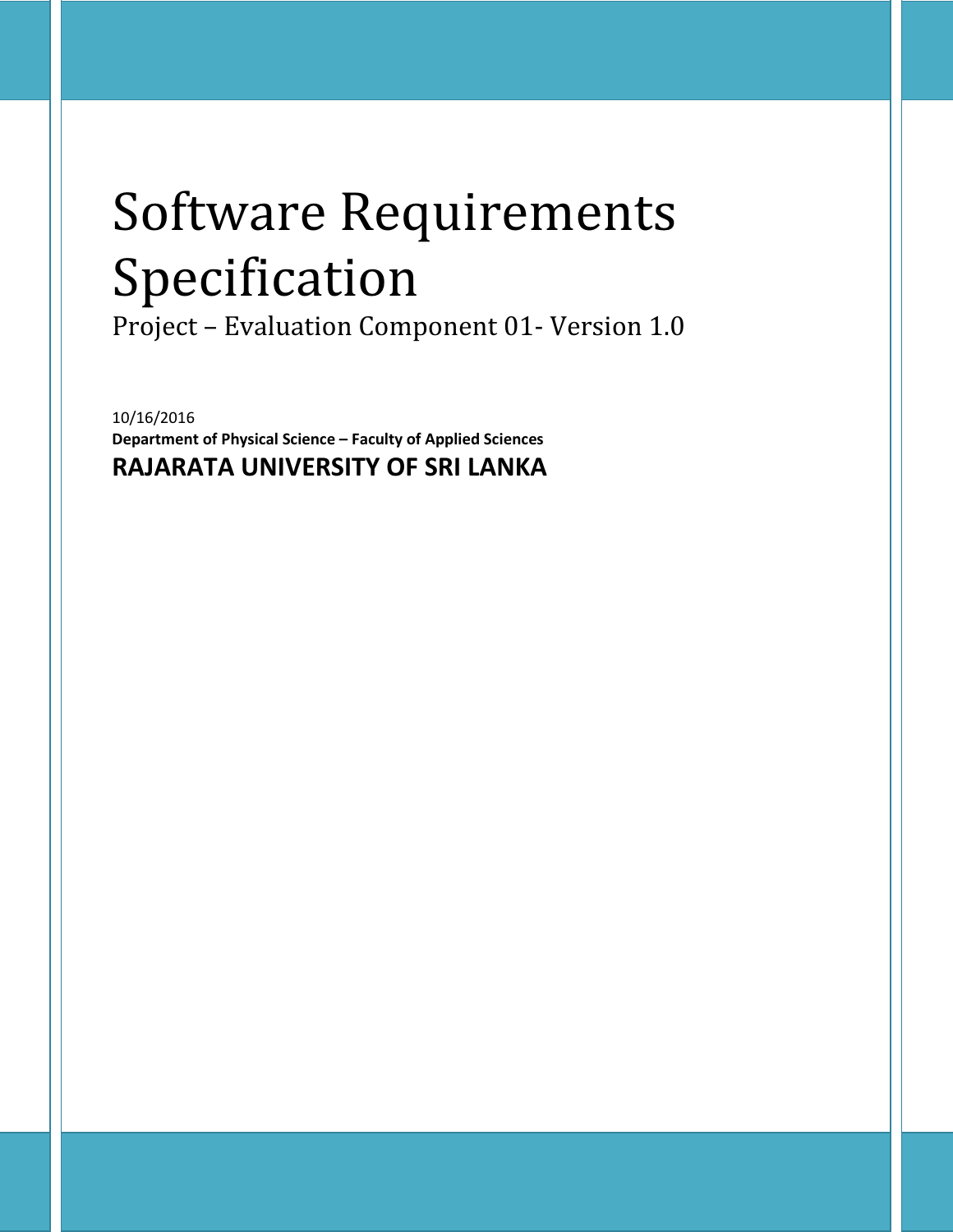# Guidelines for Preparing Software Requirement Specification (SRS)

# SRS document should satisfy the following properties.

- 1. SRS document should elaborate the details with respect to the analysis phase of the software.
- 2. SRS should be able to use as a high-level software validation tool and the developed software shall confirm the details specified in the SRS directly.

# SRS should contain following:

- 1. Project Scope
- 2. Functional requirements
- 3. Non-functional Requirements
- 4. ER diagram
- 5. Hardware Design (if available)
- 6. Approval

#### Introduction to the contents to be organization in SRS

1. Project Scope Project scope covers following topics;

- Use case diagram
- Brief description about actors and use cases
- Use case scenarios and alternative scenarios
- Business rules applied for each use case
- Activity diagrams to describe overall business process for each use case.

#### 2. Functional Requirements

Organize the functional requirements using the following table format.

| <b>Priority Number</b> |  |
|------------------------|--|
| <b>Function Name</b>   |  |
| Description            |  |
| Input                  |  |
| Process                |  |
| Output                 |  |

Input: list the input(s) with type and initial state.

Output: list the output with type and the state.

Assumption/ Constraints: List assumptions and constrains if exist.

3 Non-functional Requirements

Note that you have to state the aspects of the expected features of your software and how to measure each of them clearly in the final product.

Use following categories or other suitable categories to organize non-functional requirements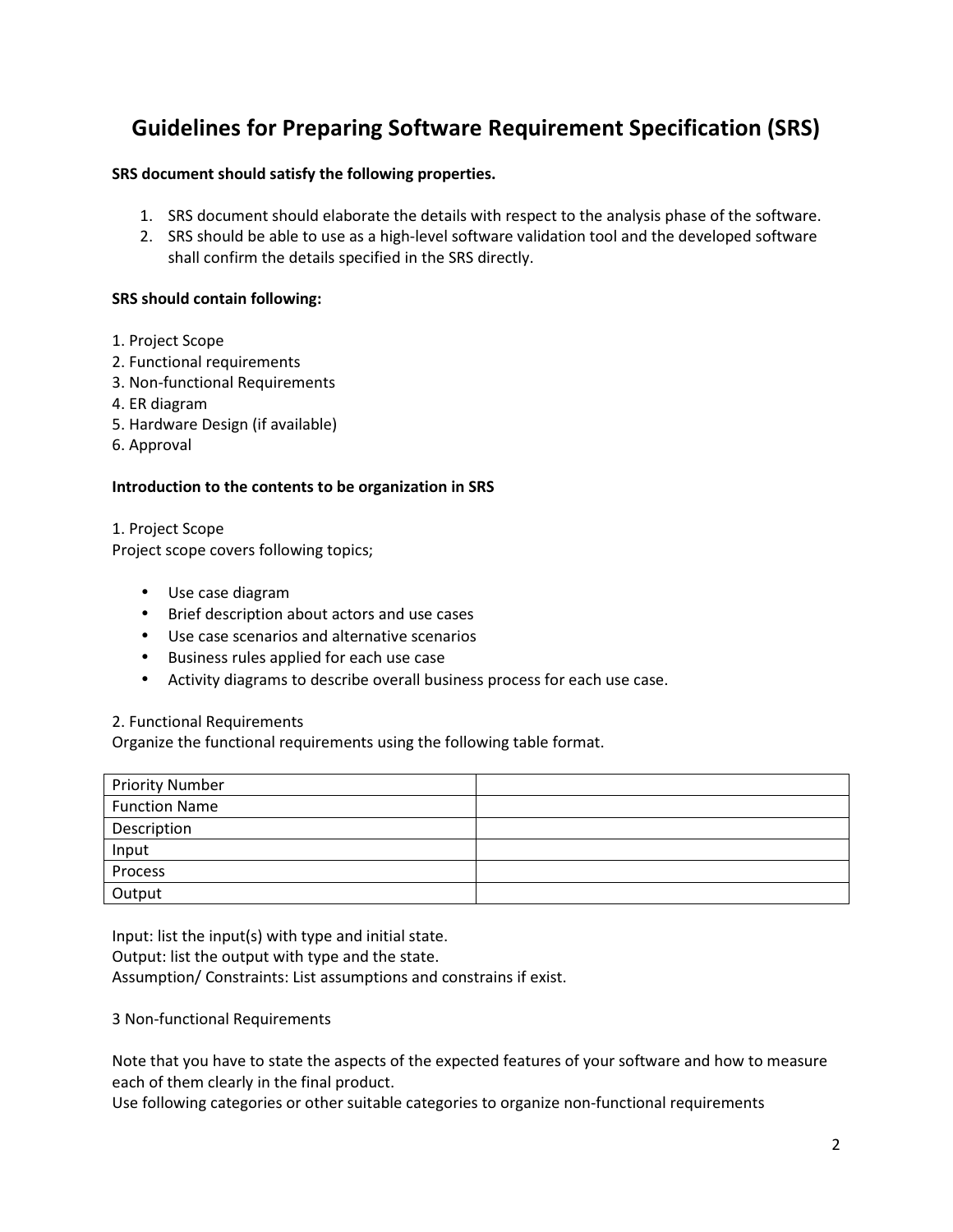# (Referee Software Engineering Seventh Edition \_Sommerville –Page 144)

- Product requirements
	- o Usability requirement
	- o Efficiency requirement
	- o Performance requirement
		- **Space requirement**
		- **Reliability requirement**
	- o Portability requirement
- Organizational Requirements
	- o Delivery requirement
	- o Implementation requirement
	- o Standard requirement
- **External requirements** 
	- o Interoperability requirement
	- o Ethical requirement
	- o Legislative requirements
		- **Privacy requirements**
		- **Safety requirements**

# 4. Data Design

Model the Enhanced Entity Relationship Diagram (E-ER), if your problem relates with data management. You have to use a Computer Aided Software Engineering (CASE) Tool for modeling the diagram. Clearly indicate the primary keys, participation constraints and cardinality clearly.

# 5. Hardware Design

Model the Hardware Design, if your problem relates with an embedded application development. You have to use a suitable CASE tool for modeling the diagram. Clearly indicate the components and signal/ message communication on it.

You can organize this section based on the following guidelines:

- 1. Introduction about the hardware design: purpose, planned hardware design component in the overall project.
- 2. Draft schematic of the proposed hardware design.
- 3. Brief explanation about the draft schematic.
- 4. Resource requirements: necessary hardware components such as sensors, processors, microcontrollers, etc., and development kits.

# 6. Approval

You have to submit your SRS upon the recommendation of your respective supervisor(s). In this endeavor, your supervisor(s) is considered as the client of your software to be developed.

# *Signature of the team members:*

| <b>Registration Number</b> | <b>Index Number</b> | Name | Signature |
|----------------------------|---------------------|------|-----------|
|                            |                     |      |           |
|                            |                     |      |           |
|                            |                     |      |           |